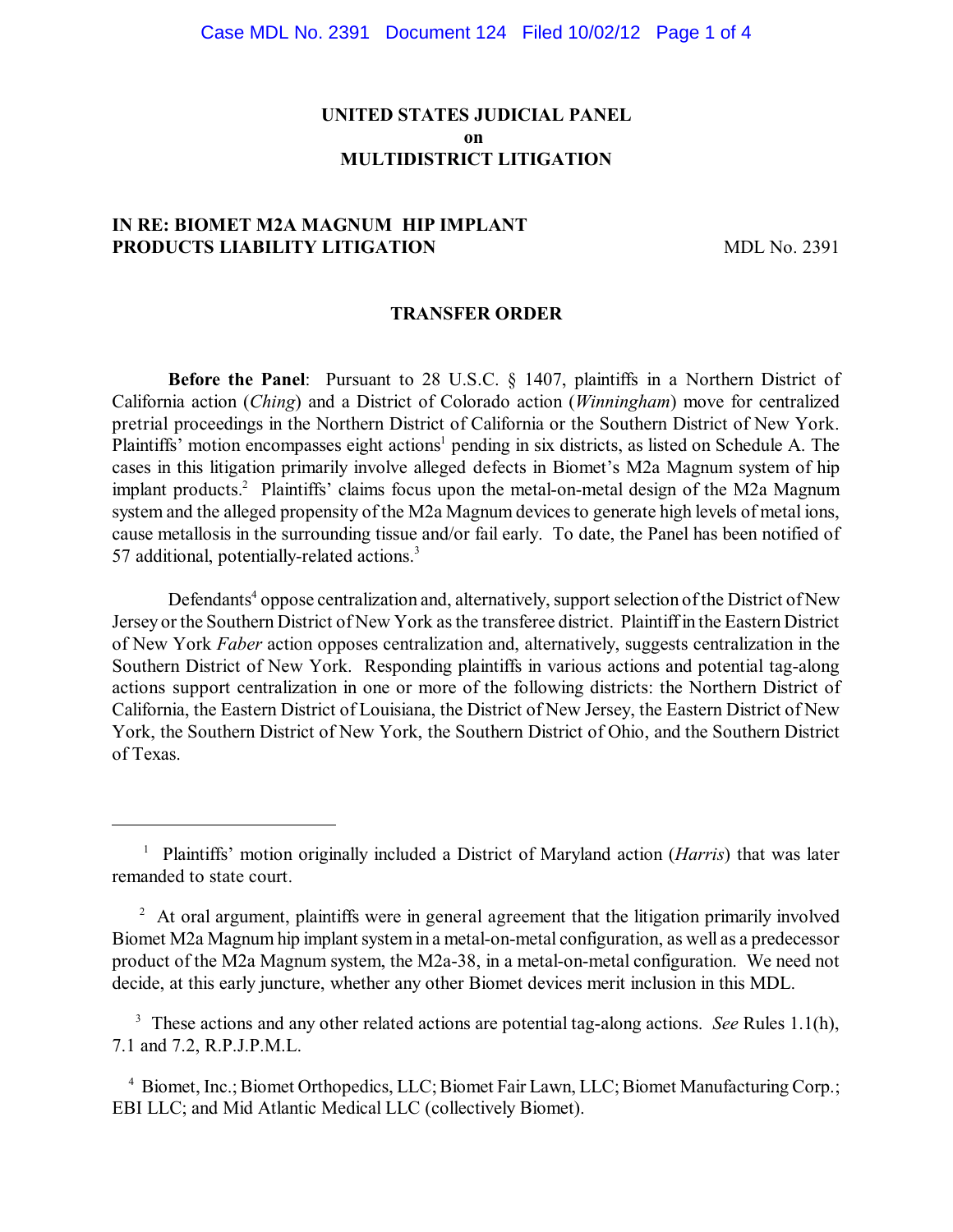- 2 -

Biomet argues that centralization should be denied for several reasons. First, it contends that individualized, plaintiff-specific issues will predominate among the actions. Biomet also argues several distinguishing attributes make this litigation inappropriate for centralization – its M2a Magnum system has been on the market for several years, they are not subject to a recall (as was the hip implant in MDL No. 2197 – *In re: DePuy Orthopaedics, Inc., ASR Hip Implant Prods. Liab.* Litig.), Biomet has expeditiously settled several M2a Magnum cases in the past, and its M2a Magnum systemhas been comparatively less problematic than similar hip implant products of its competitors. Though these arguments have some weight, they are not strong enough to overcome the reasons supporting centralization..

Certainly, individual issues will be important at some point in these cases. However, a central issues in these cases may well be whether a common defect has led to the injuries alleged. Moreover, as we recently noted in centralizing *In re Wright Medical Tech., Inc., Conserve Hip Implant Prods. Liab. Litig.*, "almost all injury litigation involves questions of causation that are case- and plaintiff-specific. Such differences have not been an impediment to centralization in the past." 844 F. Supp. 2d 1371, 1372 (J.P.M.L. 2012). We believe that centralized pretrial discovery will have significant value here.

That Biomet's products have been on the market for a long time compared to other hip implant products (and related evidence of the revision rate for the M2a Magnum system) may be probative to the ultimate question of defectiveness, but much less so as to whether centralization is warranted. We are typically hesitant to wade into a given litigation's merits, as Biomet invites by citing statistics and studies of the reliability of the M2a Magnum system.<sup>5</sup> Moreover, the history of settlement of several cases is dwarfed by the almost 70 cases currently pending in federal court. Centralization will avoid duplicative discovery on such complex issues as the design, testing, manufacturing, and marketing of the M2a Magnum system and related motion practice.

For all these reasons, on the basis of the papers filed and the hearing session held, we find that these actions involve common questions of fact, and that centralization will serve the convenience of the parties and witnesses and promote the just and efficient conduct of the litigation. The actions share factual questions concerning design, manufacture, marketing and performance of Biomet's M2a Magnum system. Centralization will eliminate duplicative discovery, prevent inconsistent pretrial rulings on discovery and other issues, and conserve the resources of the parties, their counsel and the judiciary.

Finally, we conclude that the Northern District of Indiana is an appropriate transferee district for these proceedings. We reach this conclusion even though no party suggested it and no plaintiff has yet filed a case there. We do so for the following reasons. The Biomet hip implants at issue are

*See In re: Kauffman Mutual Fund Actions*, 337 F.Supp. 1337, 1339-40 (J.P.M.L. 1972) ("The 5 framers of Section 1407 did not contemplate that the Panel would decide the merits of the actions before it and neither the statute nor the implementing Rules of the Panel are drafted to allow for such determinations.").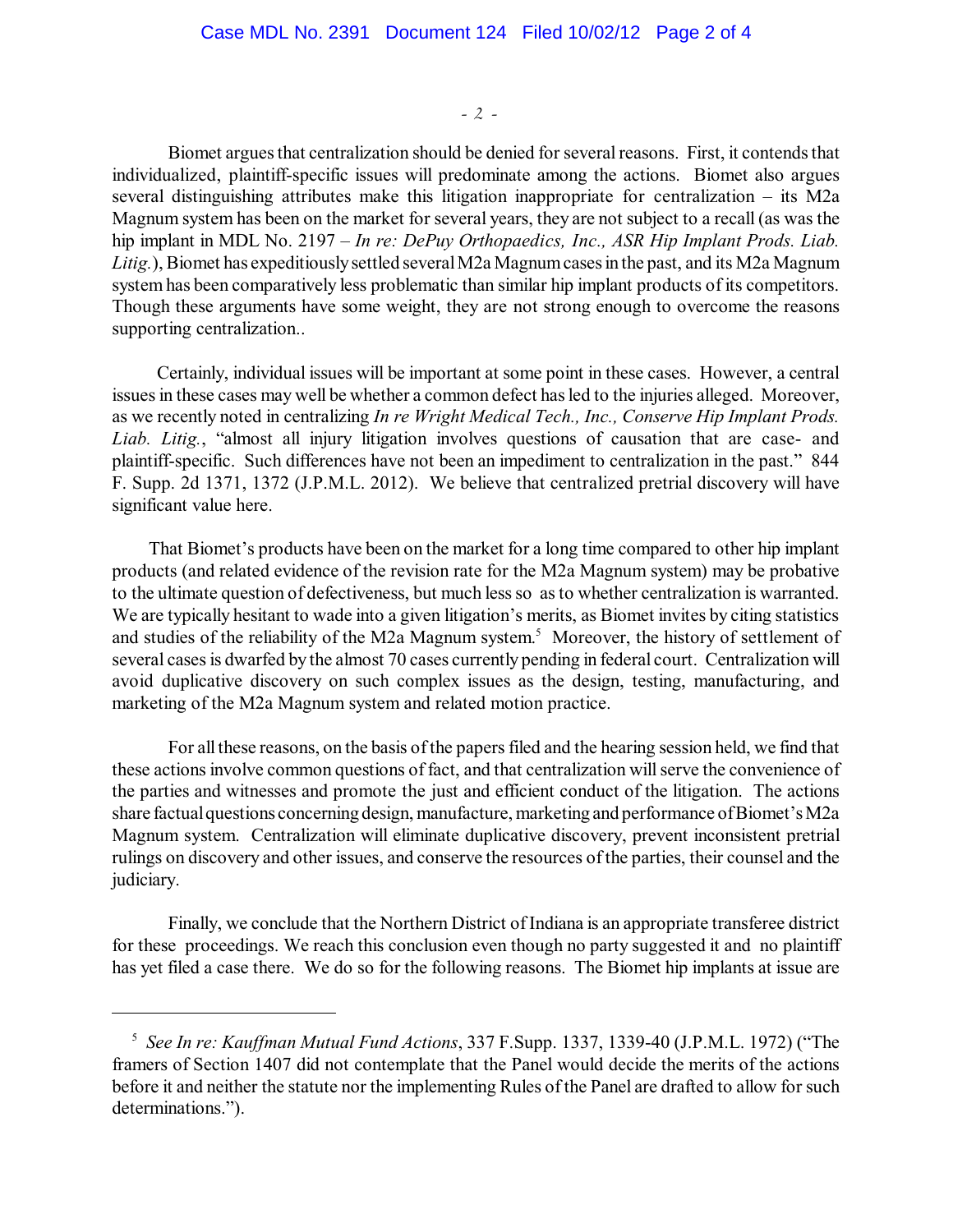- 3 -

marketed and sold throughout the nation. Biomet itself is based in nearby Warsaw, Indiana. With many of the relevant documents and witnesses likely found there, the district should be convenient for Biomet. This relatively accessible and geographically central district enjoys favorable docket conditions. Finally, Judge Robert L. Miller, Jr., is an experienced transferee judge who is well-versed in the nuances of complex, multidistrict litigation. We are confident that he will steer this potentially complex litigation on a prudent course.

IT IS THEREFORE ORDERED that, pursuant to 28 U.S.C. § 1407, the actions listed on Schedule A are transferred to the Northern District of Indiana and, with the consent of that court, assigned to the Honorable Robert L. Miller, Jr., for coordinated or consolidated pretrial proceedings.

PANEL ON MULTIDISTRICT LITIGATION

 $\gamma$ ohit.

John G. Heyburn II Chairman

Barbara S. Jones Paul J. Barbadoro Marjorie O. Rendell Charles R. Breyer

Kathryn H. Vratil W. Royal Furgeson, Jr.